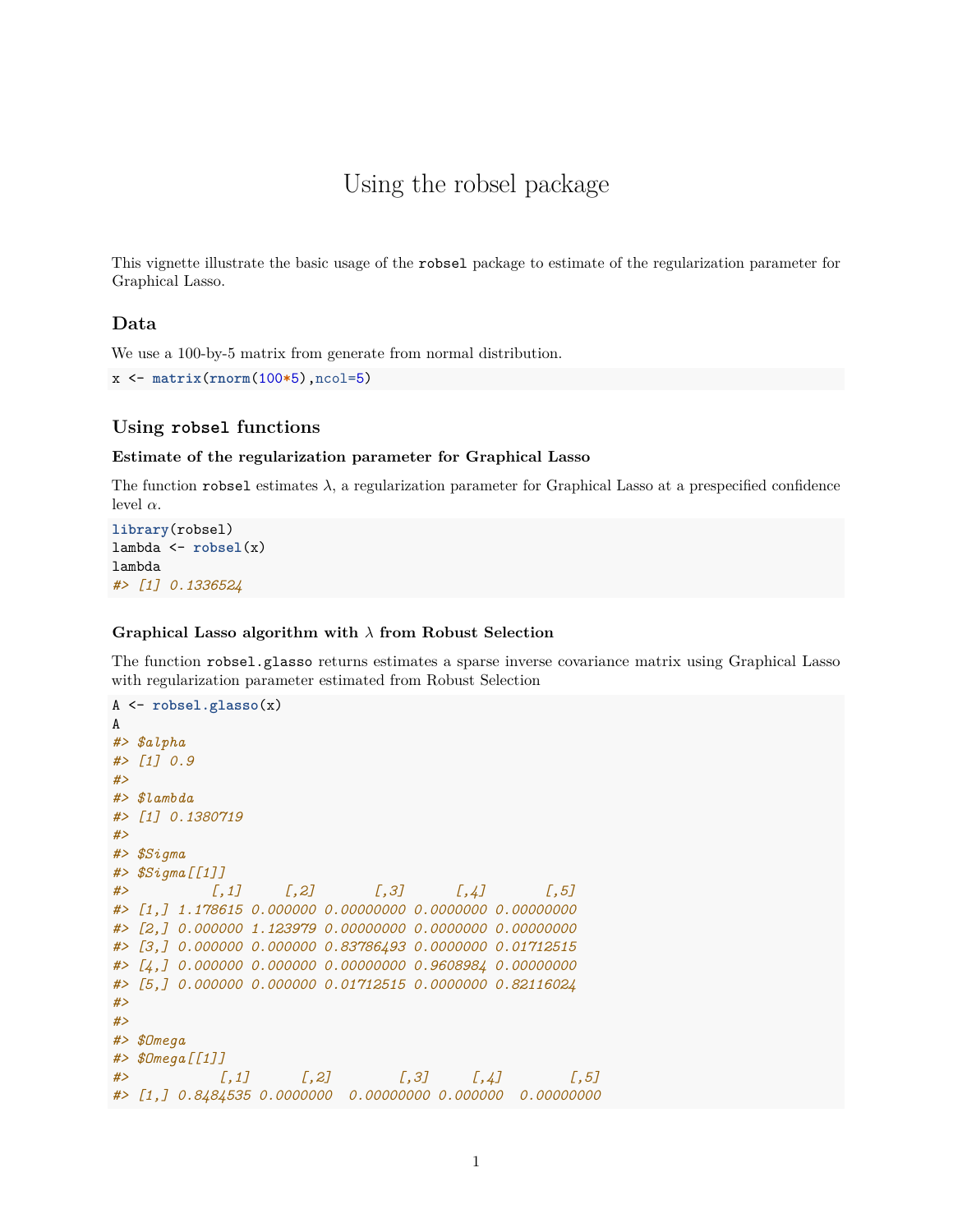```
#> [2,] 0.0000000 0.8896964 0.00000000 0.000000 0.00000000
#> [3,] 0.0000000 0.0000000 1.19401874 0.000000 -0.02490104
#> [4,] 0.0000000 0.0000000 0.00000000 1.040693 0.00000000
#> [5,] 0.0000000 0.0000000 -0.02490104 0.000000 1.21830841
```
#### **Use RobSel with multiple prespecified confidence levels**

We can use multiple  $\alpha$  simultaneously with Robust Selection

```
alphas <- c(0.1, 0.5, 0.9)
lambdas <- robsel(x, alphas)
lambdas
#> [1] 0.2723751 0.1987018 0.1339750
robsel.fits <- robsel.glasso(x, alphas)
robsel.fits
#> $alpha
#> [1] 0.1 0.5 0.9
#>
#> $lambda
#> [1] 0.2985923 0.1942806 0.1275134
#>
#> $Sigma
#> $Sigma[[1]]
#> [,1] [,2] [,3] [,4] [,5]
#> [1,] 1.339135 0.000000 0.0000000 0.000000 0.0000000
#> [2,] 0.000000 1.284499 0.0000000 0.000000 0.0000000
#> [3,] 0.000000 0.000000 0.9983853 0.000000 0.0000000
#> [4,] 0.000000 0.000000 0.0000000 1.121419 0.0000000
#> [5,] 0.000000 0.000000 0.0000000 0.000000 0.9816806
#>
#> $Sigma[[2]]
#> [,1] [,2] [,3] [,4] [,5]
#> [1,] 1.234824 0.000000 0.0000000 0.000000 0.0000000
#> [2,] 0.000000 1.180188 0.0000000 0.000000 0.0000000
#> [3,] 0.000000 0.000000 0.8940736 0.000000 0.0000000
#> [4,] 0.000000 0.000000 0.0000000 1.017107 0.0000000
#> [5,] 0.000000 0.000000 0.0000000 0.000000 0.8773689
#>
#> $Sigma[[3]]
#> [,1] [,2] [,3] [,4] [,5]
#> [1,] 1.168056 0.00000 0.00000000 0.0000000 0.00000000
#> [2,] 0.000000 1.11342 0.00000000 0.0000000 0.00000000
#> [3,] 0.000000 0.00000 0.82730639 0.0000000 0.02768369
#> [4,] 0.000000 0.00000 0.00000000 0.9503398 0.00000000
#> [5,] 0.000000 0.00000 0.02768369 0.0000000 0.81060170
#>
#>
#> $Omega
#> $Omega[[1]]
#> [,1] [,2] [,3] [,4] [,5]
#> [1,] 0.7467505 0.0000000 0.000000 0.0000000 0.000000
#> [2,] 0.0000000 0.7785134 0.000000 0.0000000 0.000000
#> [3,] 0.0000000 0.0000000 1.001617 0.0000000 0.000000
```